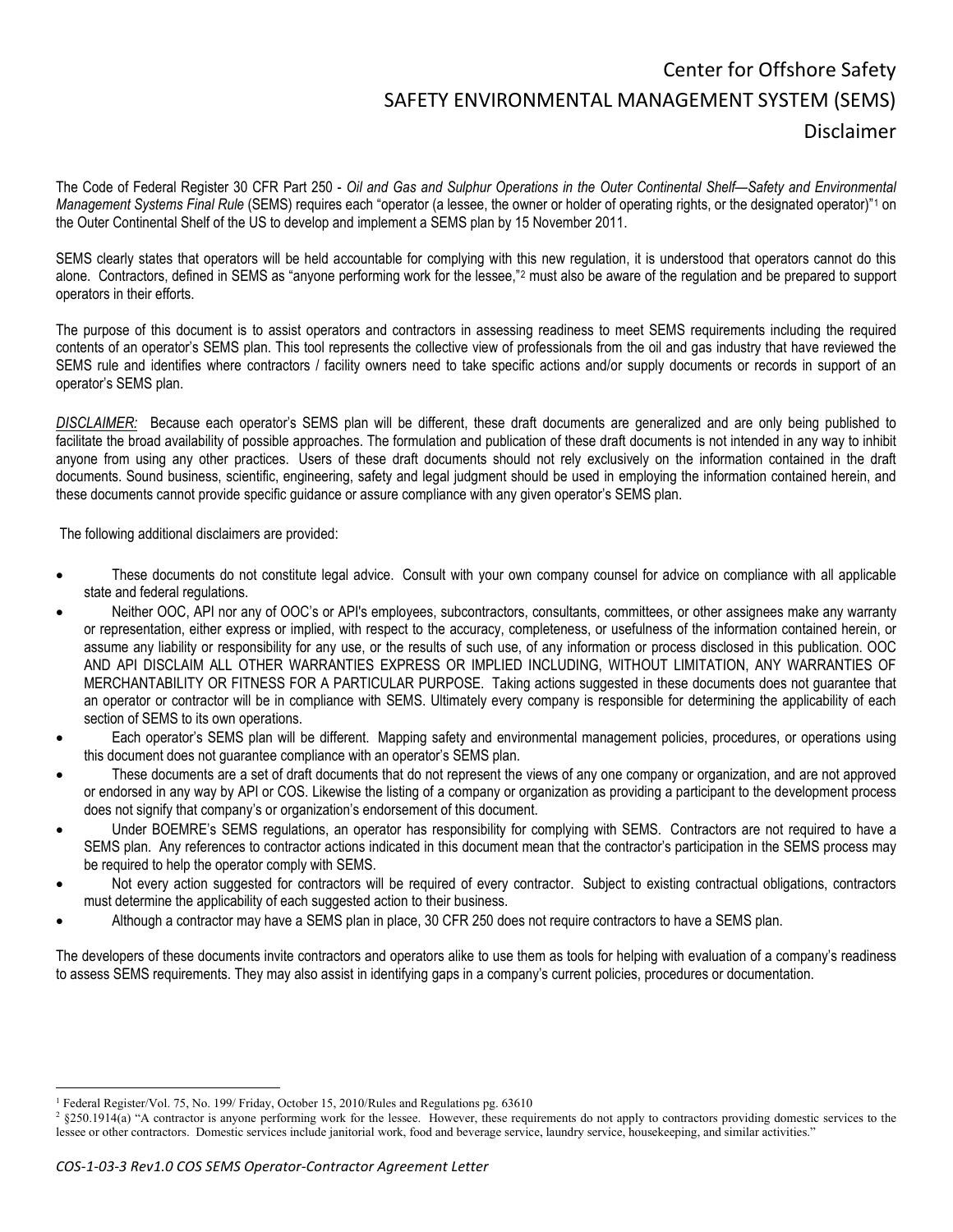## Center for Offshore Safety SAFETY ENVIRONMENTAL MANAGEMENT SYSTEM (SEMS) Operator-Contractor Agreement Letter

This Agreement is made by and between \_\_\_\_\_\_\_\_\_\_, the Operator, and \_\_\_\_\_\_\_\_\_\_, the Contactor.

Under the requirements of Federal Regulation 30 CFR Part 250 (Regulation), the Operator and the Contractor must agree to the Safety and Environmental policies and practices to be used at each facility and clearly define roles and responsibilities under such policies and practices prior to performance of oil, gas and sulphur activities in the Outer Continental Shelf.

This Agreement specifies the expectations regarding safety and environmental management between the Operator's SEMS and the Contractor's safety and environmental policies and practices.

This Agreement does not supersede the requirements of any applicable regulations or any other Service Agreements between the Operator and the Contractor.

The Contractor agrees to the following:

- $\circ$  The Contractor will communicate all identified hazards to all appropriate personnel (including Contractor, Operator and 3rd Party personnel) prior to performing oil, gas and sulphur operations for the Operator;
- o All Contractor personnel performing work for the Operator will have the skills and knowledge to perform their assigned duties in a safe and environmentally sound manner;
- $\circ$  The Contractor will have written safe work policies that help minimize the risk to personnel and the environment for all work conducted for the Operator;
- o All activities performed by the Contractor will be conducted in accordance with the requirements of the Contractor's safe work policies;
- $\circ$  All personnel performing work for the Operator will have been trained to perform their work in a safe and environmentally sound manner;
- $\circ$  All personnel performing work for the Operator will undergo periodic retraining to ensure that there is an adequate retention of the skills and knowledge required to perform their assigned duties;
- $\circ$  The Contractor must have written operating procedures to ensure the safe operation of critical equipment that is operated and maintained by the Contractor;
- $\circ$  The Contractor must periodically review their written operating procedures used to operate critical equipment to ensure they reflect actual operating conditions;
- $\circ$  The Contractor will develop and implement a mechanical integrity program for any critical equipment that will be maintained and operated by the Contractor. Such a program must include, as applicable:
	- The design, fabrication, procurement, installation, testing, calibration and inspection criteria and limits;
	- The basis for maintenance (manufacturer's recommendation, industry standards, etc.)
	- A quality assurance program to ensure the mechanical integrity and safe operation of the equipment
- $\circ$  All documents required under 30 CFR 250, Subpart S and API RP 75 will be maintained in an orderly manner, will be readily identifiable, retrievable, and legible, and will be available for review on request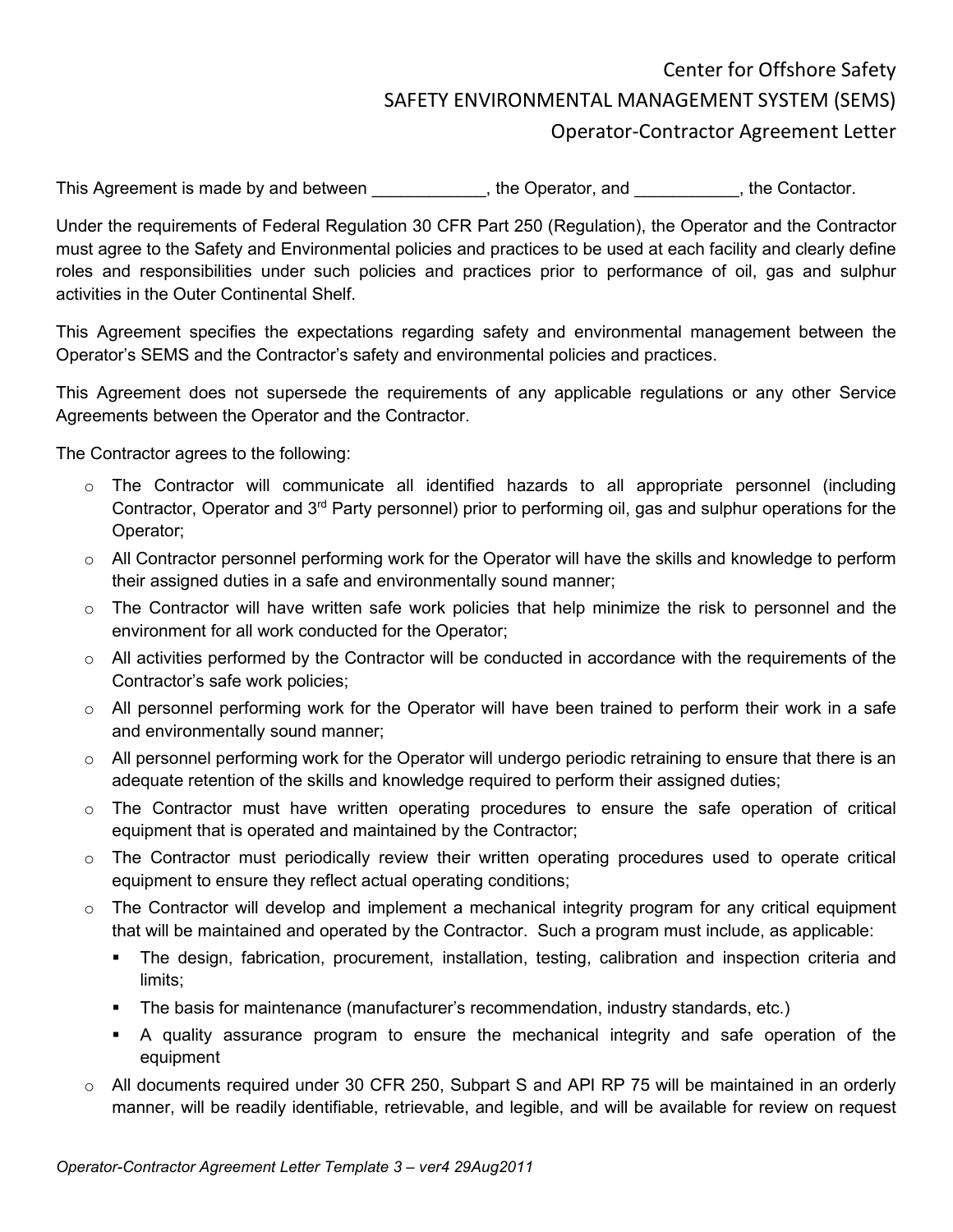## Center for Offshore Safety SAFETY ENVIRONMENTAL MANAGEMENT SYSTEM (SEMS) Operator-Contractor Agreement Letter

by the Operator or appropriate regulatory authorities. Examples of such documentation include, but are not limited to:

- Safe work practices and policies
- **Training records, including certifications for specialty work, as applicable**
- Verifications that personnel are skilled and knowledgeable in their assigned duties
- **Injury and illness reports**

In addition, for oil, gas and sulphur activities performed for the Operator in the OCS and on the Contractor's facility, the Contractor agrees to the following:

- $\circ$  The Contractor will conduct, keep current and provide upon request to the Operator, Hazards Analyses (including Mitigation plans) of the Contractor's facilities and ongoing operations;
- $\circ$  The Contractor will manage and document all changes to the Contractor's facility that is directly involved in performing oil, gas and sulphur activities for the Operator;
- $\circ$  The Contractor will develop and communicate an Emergency Action Plan to all personnel on the Contractor's facilities;

The Operator agrees to the following:

- o The Operator will communicate its safety and environmental management expectations to the Contractor, including any specific requirements that must be met by the Contractor;
- $\circ$  The Operator will provide the Contractor with any relevant permits that create a regulatory obligation for compliance by the Contractor or Contractor's employees.
- $\circ$  The Operator will provide the Contractor information of any known hazards at the Operator's facility the Contractor is working on and that it may reasonably be exposed to while performing its assigned duties;
- $\circ$  The Operator's operating procedures will be made available, as appropriate, for Contractors assigned operational duties;
- $\circ$  The Operator will inform the Contractor of any changes to the Operator's safe work policies related to the contractor's assigned duties;
- $\circ$  The Contractor will be provided with appropriate safety, environmental and emergency evacuation information prior to commencement of work performed hereunder, including any site-specific information, as appropriate;

The Operator has reviewed the Contractor's safe work practices, as applicable, and has determined they conform to the Operator's SEMS. The Contractor confirms that its personnel have the skills and knowledge to perform their assigned duties in a safe and environmentally sound manner, has documented such, and the information contained therein is accurate, timely and reflective of all applicable regulations.

The undersigned subscribe to the above described principles, and to the applicable requirements of 30 CFR 250, Subpart S and API RP 75. By our signatures, we affirm and endorse the content of this Bridging Agreement and Certification.